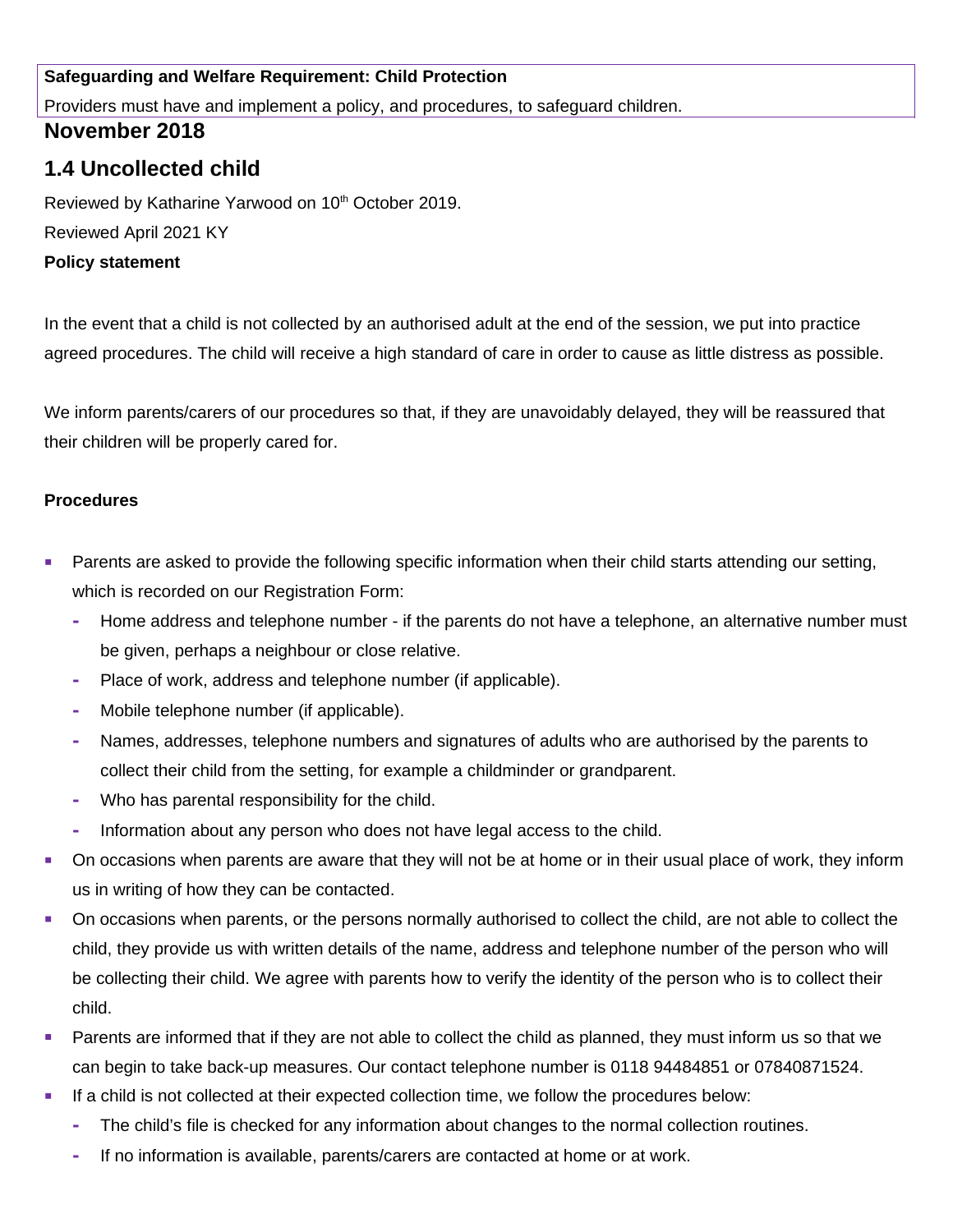- **-** If this is unsuccessful, the adults who are authorised by the parents to collect their child and whose telephone numbers are recorded on the Registration Form - are contacted.
- **-** All reasonable attempts are made to contact the parents or nominated carers.
- **-** The child does not leave the premises with anyone other than those named on the Registration Form or in their file.
- **-** If no-one collects the child within 30 minutes of their expected collection time and there is no named contact who can be contacted to collect the child, we apply the procedures for uncollected children.
- **-** If we have any cause to believe the child has been abandoned, we contact the local authority children's social care team:

If the children's social care team is unavailable [or as our local authority advise] we will contact the local police]

| Single Point of Access 0118 9373641                    | (name and phone |
|--------------------------------------------------------|-----------------|
|                                                        | number)         |
| - Or the out of hours duty officer (where applicable): |                 |
| 01344786543                                            | (name and phone |
|                                                        | number)         |

- **-** After an additional 15 minutes if the child has not been collected, we will contact the above statutory agencies again.
- **-** The child stays at the setting in the care of two of our fully-vetted workers, one of whom will be our supervisor or deputy supervisor until the child is safely collected either by the parents or by a social care worker, or by another person specified by social care.
- **-** Social care will aim to find the parent or relative. If they are unable to do so, the child will become looked after by the local authority.
- **-** Under no circumstances will we go to look for the parent, nor leave the setting premises with the child.
- **-** We ensure that the child is not anxious and we do not discuss our concerns in front of them.
- **-** A full written report of the incident is recorded in the child's file.
- Depending on circumstances, we reserve the right to charge parents for the additional hours worked.
- Ofsted may be informed:

0300 1231231 *(telephone number)*

**The local Pre-school Learning Alliance office/Development Worker may also be informed:** 

| This policy was adopted by                        | Caversham Heights Pre-school   | (name of provider) |
|---------------------------------------------------|--------------------------------|--------------------|
| On.                                               | 22 <sup>nd</sup> November 2018 | (date)             |
| Date to be reviewed                               | <b>April 2022</b>              | (date)             |
| Signed on behalf of the provider                  |                                |                    |
| Name of signatory                                 | Katharine Yarwood              |                    |
| Role of signatory (e.g. chair, director or owner) | Supervisor                     |                    |